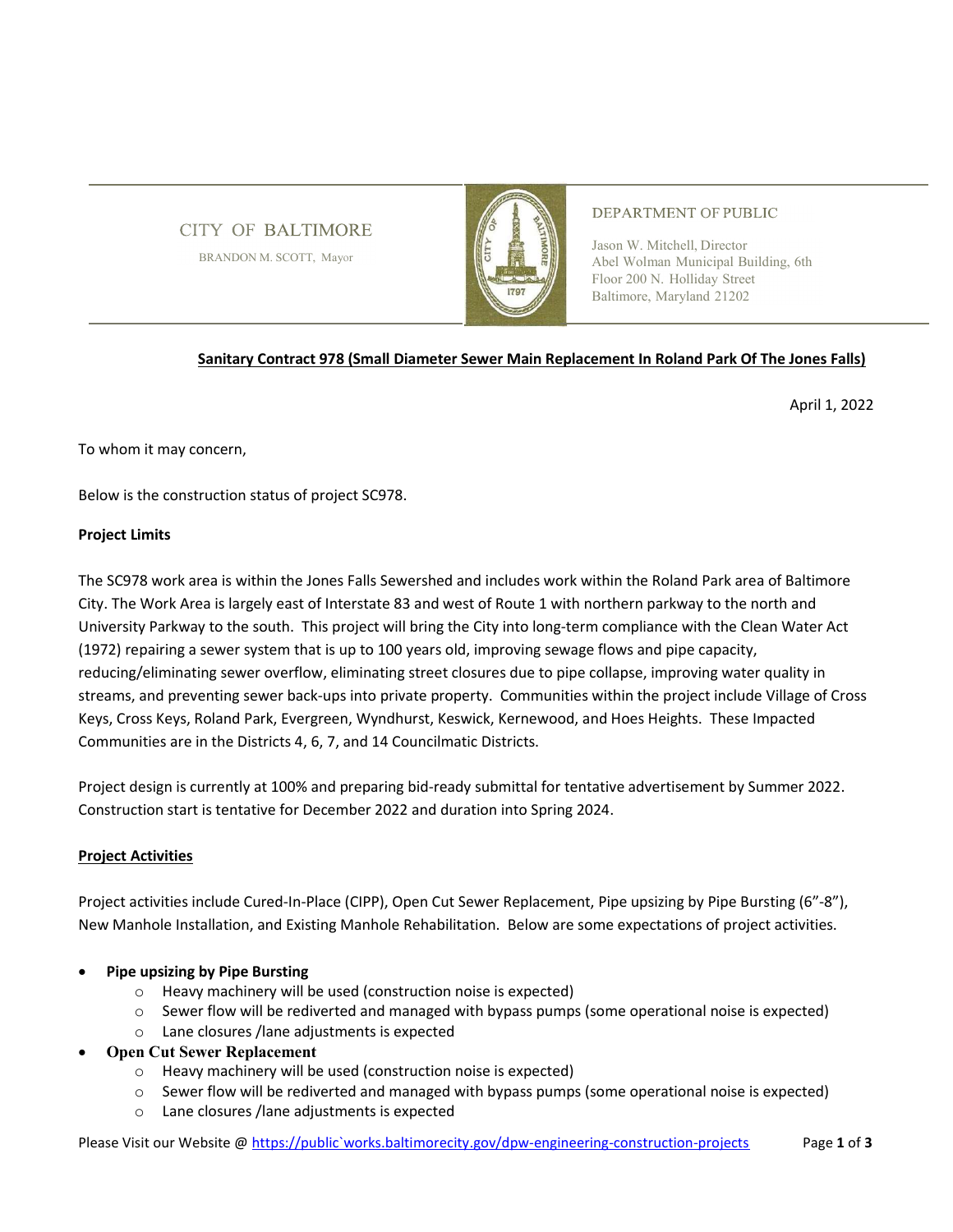- Cured-In-Place (CIPP), Sewer Rehabilitation
	- o Heavy machinery will be used (construction noise is expected)
	- o Lane closures /lane adjustments are expected
	- o During curing process odor may be emitted
- Manhole Rehabilitation
	- o Heavy machinery will be used (construction noise is expected)
	- o Sewer flow will be rediverted and managed with bypass pumps (some operational noise is expected)
	- o Lane closures /lane adjustments is expected
- New Manhole Installation
	- o Heavy machinery will be used (construction noise is expected)
	- o Sewer flow will be temporarily redirected and managed with bypass pumps (some operational noise is expected)
	- o Lane closures /lane adjustments is expected



Figure 1: SC978 Project Map